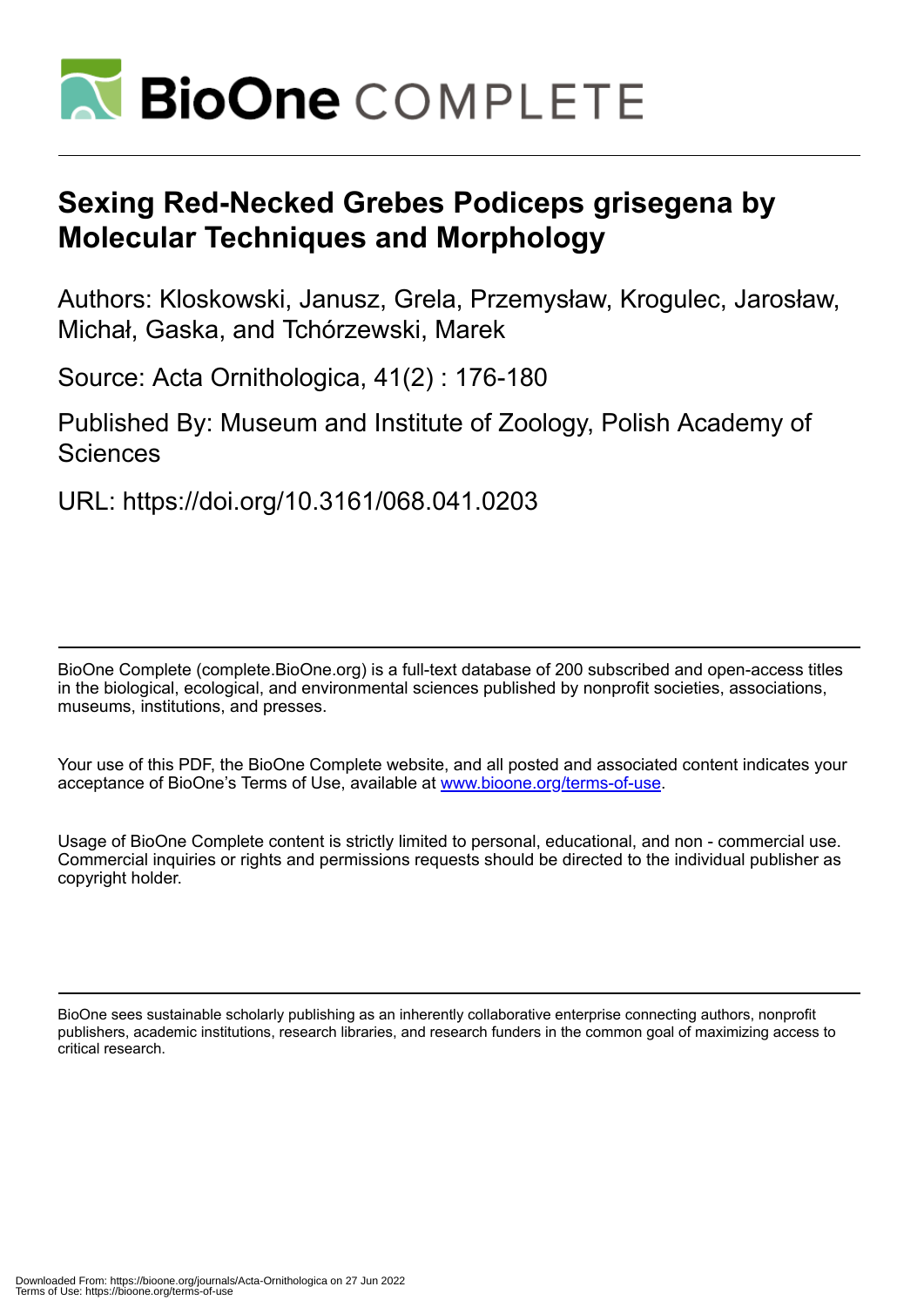SHORT NOTES

## **Sexing Red-necked Grebes** *Podiceps grisegena* **by molecular techniques and morphology**

Janusz KLOSKOWSKI<sup>1</sup>, Przemysław Grela<sup>2</sup>, Jarosław Krogulec<sup>1</sup>, Michał GASKA<sup>1</sup> & Marek TCHÓRZEWSKI2

1Department of Nature Conservation, Institute of Biology, Maria Curie-Skłodowska University, Akademicka 19, 20–033 Lublin, POLAND, e-mail: januszkl@hektor.umcs.lublin.pl

2Department of Molecular Biology, Institute of Microbiology and Biotechnology, Maria Curie-Skłodowska University, Akademicka 19, 20–033 Lublin, POLAND

**Kloskowski J., Grela P., Krogulec J., Gąska M., Tchórzewski M. 2006. Sexing Red-necked Grebes** *Podiceps grisegena* **by molecular techniques and morphology. Acta Ornithol. 41: 176–180.**

**Abstract.** Sexual size dimorphism was analysed in the Red- necked Grebe in southeast Poland. A DNA-based procedure was utilised to sex individuals and to assess the accuracy of morphological criteria for the sex identification of adult breeding birds: discriminant analysis on the sample level and within-pair comparisons. Males were significantly larger than females in all body measurements used in the discriminant function selection process. Owing to considerable overlap in measurements, however, the sexes cannot be accurately separated by biometrics at the population scale. Sexual dimorphism was most pronounced in bill length measured from the corner of the gape to the tip, but only 79% of individuals were correctly identified on the basis of this parameter alone. When two variables, bill length and wing length, were combined, the discriminant function was of similar efficiency (80%) in determining the sex. The accuracy level of sexing may be improved by comparing mates within pairs: combined comparisons of bill length and body mass were as accurate as the genetic technique, but sex assignment was restricted to 76% of the measured pairs.

**Key words:** Red-necked Grebe, *Podiceps grisegena*, sexual size dimorphism, discriminant function analysis, molecular sexing, within-pair comparisons

Received — July 2006, accepted — Nov. 2006

Sexing individuals, a prerequisite of many behavioral and ecological studies, is difficult without invasive methods in an array of bird taxa. The recent development of molecular sexing techniques using DNA markers (e.g. Griffiths et al. 1996, Ellegren & Sheldon 1997) provides a reliable non-destructive research tool. Although DNAbased genetic techniques have become common, researchers may prefer simpler methods of sexing by morphology or behavior in order to facilitate the sexing procedure (Mallory & Forbes 2005). Even in species that do not exhibit pronounced sexual dimorphism, slight differences in mensural characters, especially when combined by discriminant analysis, may help to separate the sexes. Also, many birds can be unequivocally sexed from sex-specific behavior, most often by vocalizations, courtship displays or position

during copulation (Ainley et al. 1985, Casaux & Baroni 2000). Such options may be preferable when obtaining tissue samples necessary for DNA extraction is difficult or causes serious disturbance to the birds.

Problems with sex identification by morphometry and plumage are particularly true for many grebe species (family Podicipedidae). Also, in most species it is difficult to point out any behavior unique to one sex (Storer 1969, Fjeldså 1973). Progress in grebe research has been additionally hampered by lack of time-efficient, low-intrusion capture techniques. In consequence, few field studies on grebe morphometrics generally refer to birds that died on migration or wintering grounds, where unknown proportions of individuals originating from different populations may contribute to the samples (Fjeldså 1973, Piersma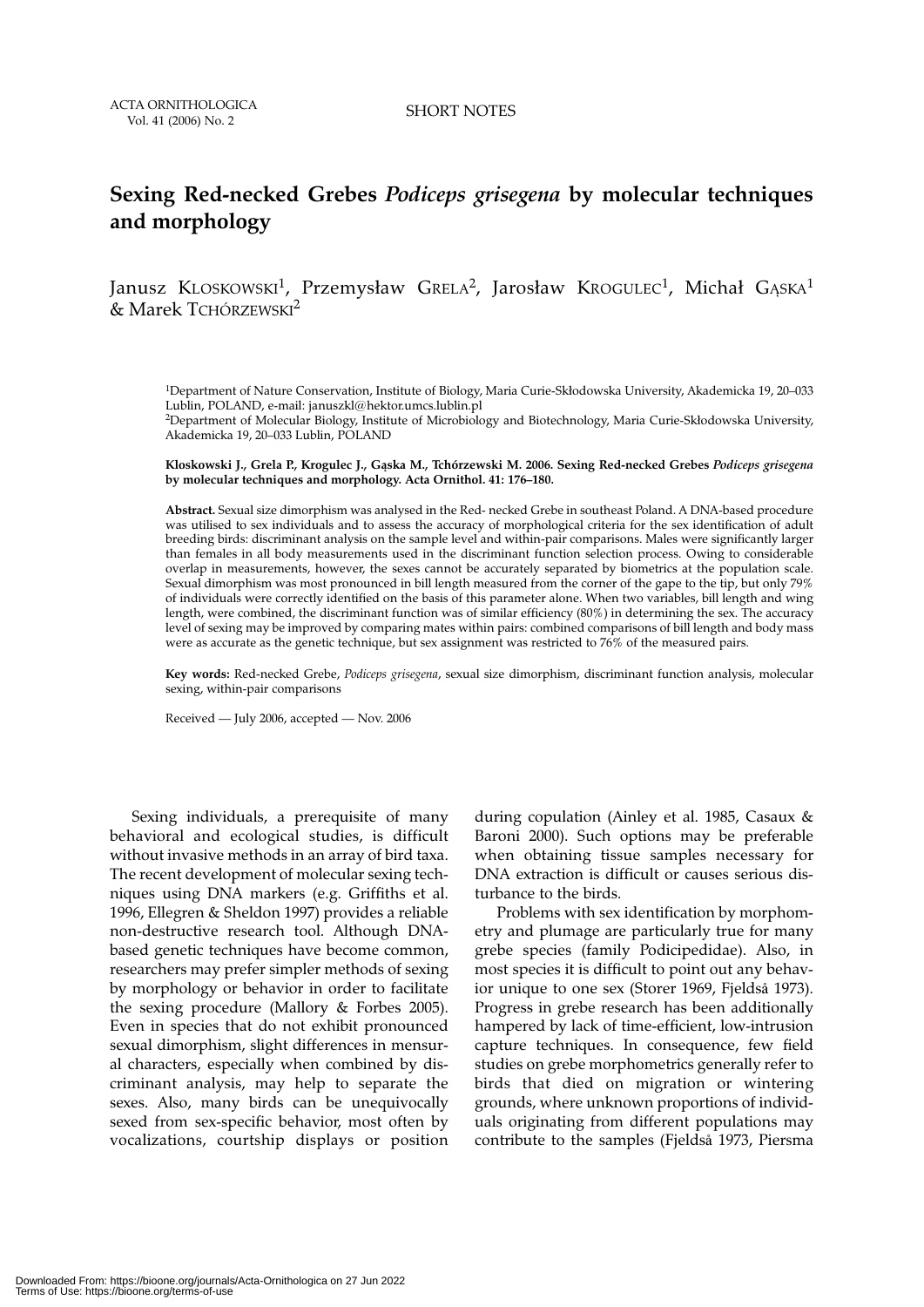1988, Jehl et al. 1998). Due to geographical variation in morphometric measurements, applicability of discriminant functions derived from different samples to distinguish the sex at the scale of local populations may be limited. Conversely, discriminant functions calculated for one breeding locality often apply only to the populations from which they were derived, especially when geographic variation involves shape, which could influence the weighting of characters in the discriminant formula (van Franeker & ter Braak 1993). The requirement to calculate discriminate functions separately for local populations may be omitted by comparing mates within pairs, the use of this method also highly improves the sexing accuracy (Fletcher & Hamer 2003).

The aim of our study was to evaluate morphological criteria for sex determination of the Eurasian subspecies of the Red-necked Grebe *Podiceps grisegena grisegena* and to verify their validity with a DNA-based sexing technique. Sexual size dimorphism in this subspecies appears to be less pronounced than in its North American counterpart, the substantially larger, heavier and longer-billed *P. g. holboellii* (Bocheński 1994, Stout & Nuechterlein 1999).

The study was conducted in a Red-necked Grebes population nesting on fish ponds and small artificial water reservoirs in eastern Poland (50°55'–51°27'N, 21°58'–22°26'E) between 1996 and 2005. Birds were trapped from May through July in underwater nets (Ferguson 1980, Breault & Cheng 1990) or by night-lighting using twomillion candlepower spotlights. Captured birds were marked with individual steel and color band combinations.

**Genetic sex determination.** DNA was isolated from blood collected into EDTA buffer (150 mM NaCl, 15 mM trisodium citrate, 10 mM EDTA pH 7.0). We collected 50–200 μl of blood from the brachial vein of each bird shortly after capture. DNA was extracted from red blood cells using QIAamp DNA Mini extraction kit (QIAGEN) following the manufacturer's protocol. We used protocols described by Kahn et al. (1998) to amplify the intron that intervenes between CHD helicase and DNA-binding regions and is common to both the  $Z$  — linked and  $W$  — linked CHD genes located on the avian sex chromosomes (Ellegren & Sheldon 1997).

The PCR product was analysed by electrophoresis following Sambrook et al. (1989) using a 3% agarose gel in 1x TAE (40 mM Tris-acetate, 1 mM EDTA, pH 8.0) with 1 μg/ml ethidium bromide and visualized under UV light to reveal the presence of a single or a double band representing male or female, respectively.

As the molecular methods are not universal (e.g. Kahn et al. 1998, Dawson et al. 2001), the technique was verified using samples from 20 birds (10 adults and 10 chicks) found dead in the study area and sexed by dissection and examination of the gonads. The sexes inferred from band patterns appearing on agarose gels agreed with those determined in 20 internally sexed birds. 22 birds were sexed twice from various blood samples (12 of them from samples taken in consecutive years), and the sex designation did not differ. The results were also substantiated by comparing the assigned sex in 17 pairs, where DNA was analysed from both breeding partners. In all cases, male-female pairs were inferred.

**Biometrics.** Morphometric measurements were made on a total of 76 adult breeding grebes (39 males, 37 females) sexed by DNA. As measurements of some dimensions can be affected by post-mortem changes (Fjeldså 1980, Piersma 1988), we used only living birds and 6 freshly dead individuals, found at the nest.

Standard measurements included body weight, long bill length (gape length from the distal tip of bill to the corner of the mouth), culmen length ("exposed culmen"from the distal tip to the tip of the forehead feathering at the proximal base of the bill), wing length (flattened wing measured from the wrist to the tip of the longest primary) and tarsus length (from middle of mid-tarsal joint to distal end of tarsometatarsus). Dead birds and two live-captured individuals were not weighed. Length of tarsus was taken only over 5 years of study ( $n = 47$ ) and, as the lengths did not differ significantly between the sexes ( $t = 1.867$ , df = 45,  $p = 0.068$ ), this character was dropped from further analyses.

All measurements were taken to the nearest 0.1 mm with Vernier calipers, except wing length that was measured to the nearest 1 mm with a flat ruler. Body masses were taken to the nearest 1 g.

Analyses were based on unique estimates (averages were used for individuals captured on more than one occasion) for each single bird. The Kolmogorov-Smirnov test was applied to test whether the data conformed to normal distribution. The measurements were subjected to stepwise discriminant analysis to select the combination of characteristics most distinct between sexes. Variables were retained in the stepwise model at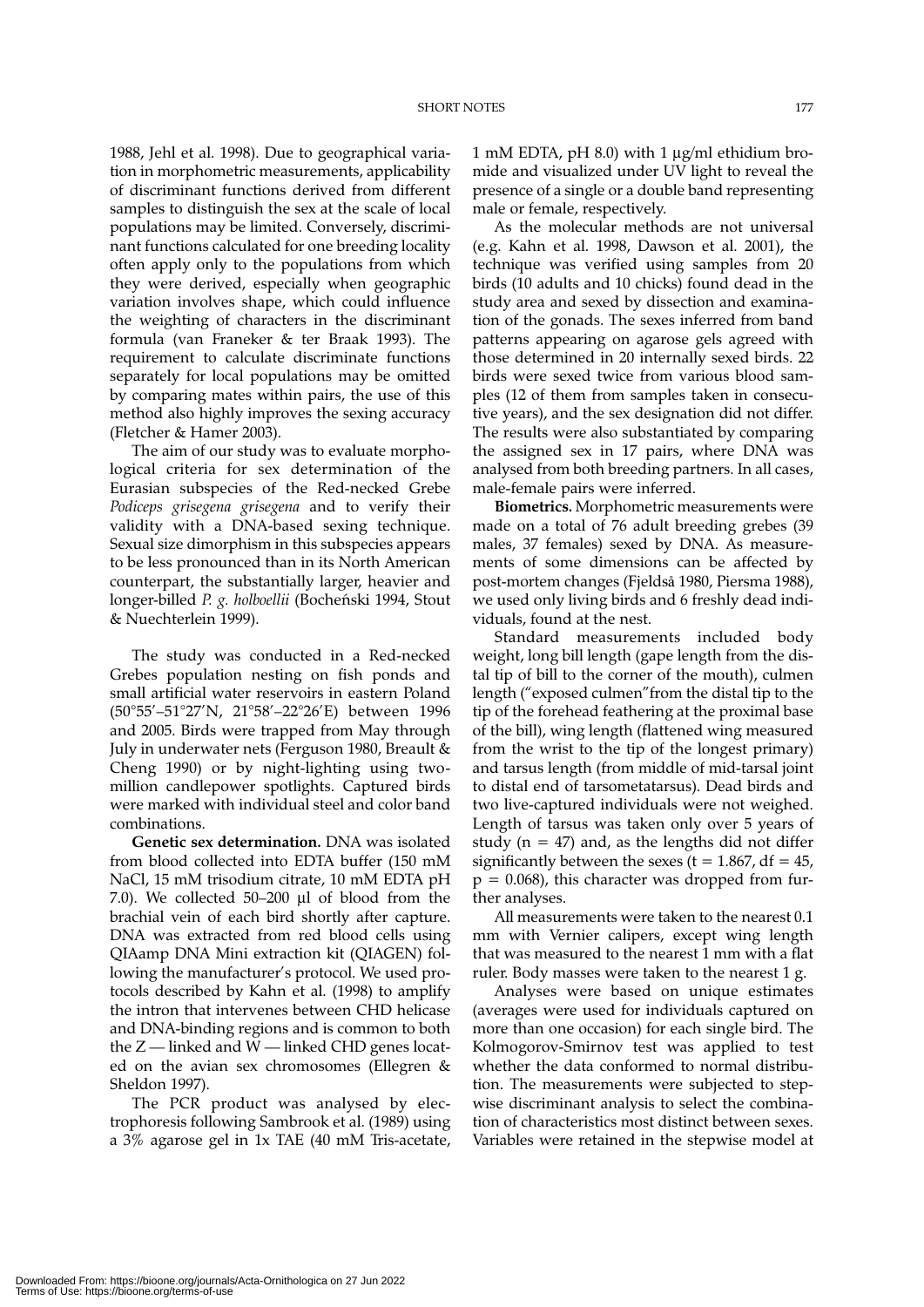the  $p = 0.05$  significance level. Correlation coefficients between characteristics used for the final discriminant function were less than 0.55. The variance-covariance matrices were not significantly different (Box's M = 9.29, p = 0.569). The discriminatory ability of each variable was evaluated with Wilks' Lambda statistic, which provides the value of the inverse power of discrimination. For each sex and for the whole sample, we report the percentage of individuals correctly identified.

As measurement of body mass may be unreliable because of fluctuations in body condition throughout the breeding cycle (Moreno 1989, Pugesek & Diem 1990), or in some circumstances body mass may be not available or misleading (e.g. carcasses, undernourished birds), its use in discriminant function is usually not recommended (Piersma 1988). Hence, we calculated two functions, one that included and one that excluded body mass as a parameter.

Red-necked Grebe males were significantly larger than females in all body measurements, but there was a considerable overlap between all dimensions measured. Weight was the most variable measurement within sexes (Table 1).

When body mass was not considered, only long bill length (selected firstly) and wing length (selected secondly) contributed significantly to discriminating between males and females (Wilks' Lambda =  $0.582$ ,  $F_{2,72} = 25.86$ , p < 0.0001). The following discriminant function was developed to distinguish between male and female grebes:

> $D_1 = 0.315$ (long bill length) + 0.067(wing length) - 28.068

Table 1. Body measurements and weight (means  $\pm$  SE) obtained from breeding Red-necked Grebes caught in eastern Poland 1996–2005 and used in the discriminant functions. Ranges in parentheses, CV — coefficients of variations, N sample sizes. All t values for comparison of sexes were significant ( $p < 0.001$ ).

|                | Males                                    |        |  | Females                                  |        |     |
|----------------|------------------------------------------|--------|--|------------------------------------------|--------|-----|
| Variable       | $\bar{x}$ ± SE CV N                      |        |  | $\bar{x}$ + SE CV                        |        | - N |
| Weight (g)     | $820.3 \pm 12.3$ 9.1 37<br>$(635 - 970)$ |        |  | $739.2 \pm 11.0$ 8.7 31<br>$(620 - 847)$ |        |     |
| Culmen (mm)    | $40.8 \pm 0.4$ 5.4 39<br>$(36.7 - 44.6)$ |        |  | $38.2 \pm 0.5$ 7.4 37<br>$(33.8 - 48.3)$ |        |     |
| Long bill (mm) | $53.8 \pm 0.4$ 4.3 39<br>$(47.5 - 57.5)$ |        |  | $49.9 \pm 0.5$<br>$(42.3 - 55.7)$        | 5.9 37 |     |
| Wing (mm)      | $177.1 \pm 1.0$<br>$(163 - 188)$         | 3.5 39 |  | $171.1 \pm 1.0$<br>$(159 - 182)$         | 3.5 37 |     |

where D is the discriminant score. Birds with scores greater than 0 were classified as male and those with lower scores as female. The discriminant model based on the two measurements correctly predicted 84.6% of the males and 75.0% of the females used for model construction with an overall accuracy of 80.0%.

Accuracy did not increase as a result of including weight (however, note the smaller sample, N = 68). Of the four measurements (long bill length, culmen length, wing length and body mass) only the combined long bill length (selected firstly) and body mass (selected secondly) were different enough for use of sex discrimination (Lambda = 0.596,  $F_{2.64} = 21.71$ , p < 0.0001). The resulting combined function was:

$$
D_2 = 0.280
$$
(long bill length)  
+ 0.007(weight) - 20.236

where values of  $D<sub>2</sub> > 0$  identified males and values < 0 identified females. This function yielded 76.5% successful allocation of birds in the analysis sample; 83.8% of males were correctly identified, while females had 67.7% correct allocation.

Thus, long bill length considered as the only variable (with 51.9 mm as a point of inter-sex separation) correctly classified 78.9% of the cases (84.6% of males and 73.0% of females) and was the best single factor discriminating between the sexes  $(Lambda = 0.638, F<sub>1.74</sub> = 41.99, p < 0.0001).$ 

Within 17 pairs, where both pair members were caught, in only two pairs did the female have a longer bill than the male (one-tailed sign test,  $p = 0.004$ ); similarly in only two (other) pairs was the female heavier than the male ( $p = 0.004$ ). However, only three pairs were captured on the same occasion and in some pairs the mates were caught in different years. When within a pair, the bird with the larger long bill length or body mass was assumed to be male, the accuracy level increased to 88.2%. Other morphometric measurements, when the larger mate was classified as male, did not differ significantly between sexes (culmen length:  $p = 0.052$ ; wing length:  $p =$ 0.210). When there was agreement between the measurements of long bill length and body mass, sex assignment was at the same level of accuracy as that obtained from genetics, but the fraction of sexed mates was restricted to 13 out of 17 pairs  $(76.5\%)$ .

Of the characters measured, long bill length was the best single predictor of sex. Adding wing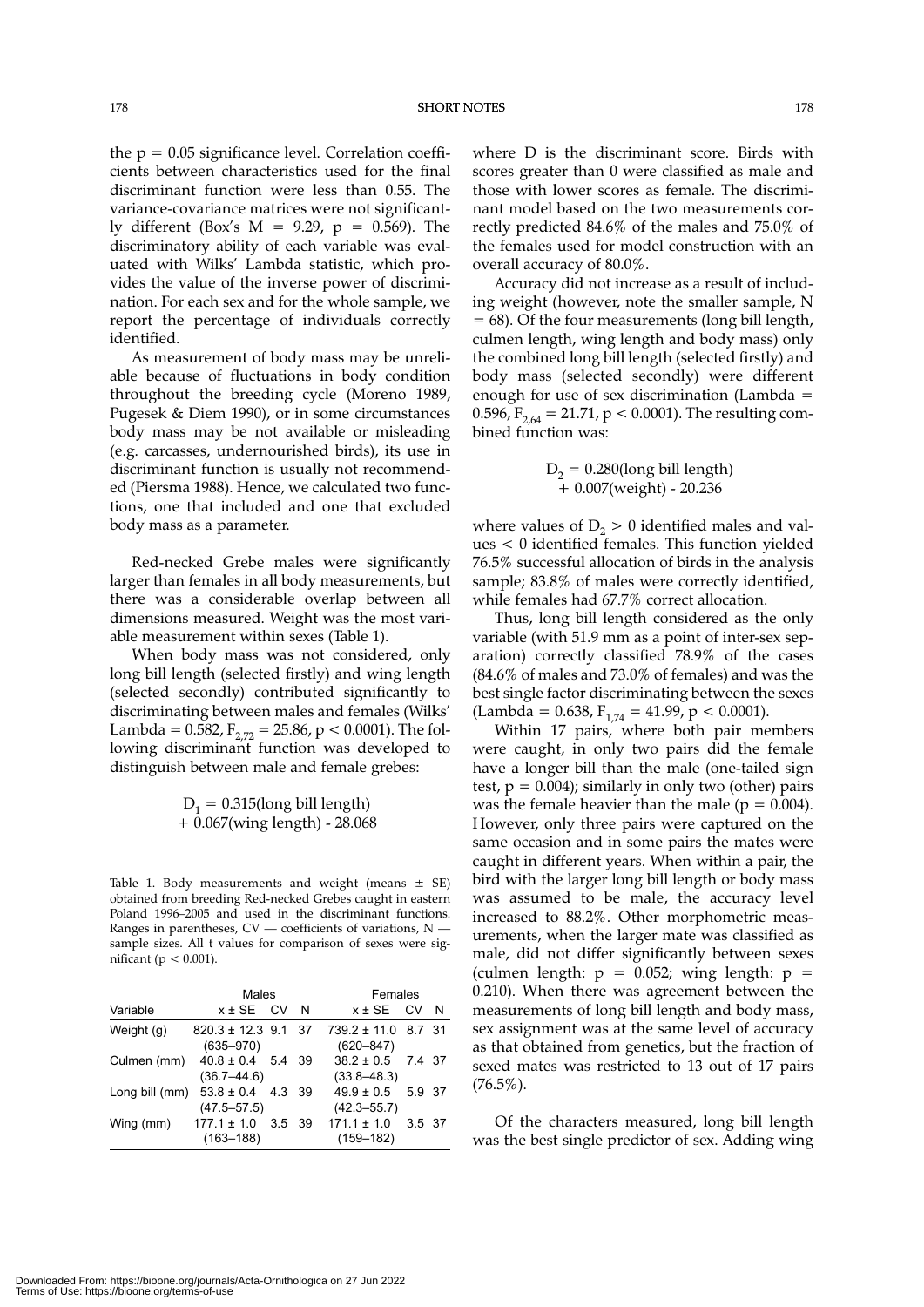length to the model only slightly increased its discriminatory power. However, neither single bill length measurements nor the above combinations of morphometric characteristics provided a complete separation of the sexes. Although males averaged larger than females in all measurements used in our study, the zone of overlap was too large for effective application of discriminant functions; the overall classification success of neither model exceeded 80%.

Although our sample of Red-necked Grebe pairs with both mates caught was small, withinpair comparisons appear to considerably increase the accuracy of sex assignment by measurements of bill and body mass when it is assumed that the larger bird is male. Some studies show that mate-based models are superior to sample-level analysis, but often at the cost of obtaining a smaller sample size (Weidinger & van Franeker 1998, Jodice et al. 2000, Fletcher & Hamer 2003). Moreover, their use eliminates the need to calculate site-specific discriminant functions for different alternative populations (Fletcher & Hamer 2003). This may be particularly helpful in the Red-necked Grebe, as birds in northern Europe are larger and longer billed than in the central part of the continent, presumably as a character release/character displacement resulting from allopatry of the Great Crested Grebe *Podiceps cristatus* (e.g. Fjeldså 1983).

The high accuracy of within-pair comparisons offers a practical solution for the common cases when it is difficult to capture the birds, as the sex of breeding grebes might be predicted from visual inspection of the size of the mates. It is by far not a general recommendation, as it requires caution and careful observations, and should be restricted to those pairs which can be easily watched and distinguished by size. However, the development of techniques allowing quantitative estimates of animal body parts from a distance (Butler et al. 1990, Lyon 1994) may facilitate the use of within-pair comparisons in a wide range of field studies.

ACKNOWLEDGEMENTS Our research was partly funded by KBN 6 P04F 006 18 and 6 P04F 066 22 grants and by a grant from UMCS Rector. M. Polak, P. Wszelaki, K. Koperwas and numerous students enthusiastically helped us in the field. We thank Prof. N. Grankowski for encouragement and providing facilities. Post-mortem autopsy was done by M. Skowron.

#### **REFERENCES**

- Ainley D. G., Spear L. B., Wood R. C. 1985. Sexual color and size variation in the South Polar Skua. Condor 87: 427–428.
- Bocheński Z. M. 1994. The comparative osteology of grebes (Aves: Podicipediformes) and its systematic implications. Acta zool. cracov. 37: 191–346.
- Breault A. M., Cheng K. M. 1990. Use of submerged mist nets to capture diving birds. J. Field Ornithol. 61: 328–330.
- Butler R. W., Breault A. M., Sullivan T. M. 1990. Measuring animals through a telescope. J. Field Ornithol. 61: 111–114.
- Casaux R., Baroni A. 2000. Sexual size dimorphism in the Antarctic Shag. Waterbirds 23: 489–493.
- Ellegren H., Sheldon B. C. 1997. New tools for sex identification and the study of sex allocation in birds. Trends Ecol. Evol. 12: 255–259.
- Dawson D. A., Darby S., Hunter F. M., Krupa A. P., Jones I. L., Burke T. 2001. A critique of CHD-based molecular sexing protocols illustrated by a Z-chromosome polymorphism detected in auklets. Mol. Ecol. Notes 1: 201–204.
- Ferguson R. S. 1980. A technique for live-trapping nesting Horned Grebes. J. Field Ornithol. 51: 179–180.
- Fjeldså J. 1973. Territory and the regulation of the population density and recruitment in the horned grebe *Podiceps auritus arcticus* Boje, 1882. Videns. Meddr Dansk Naturh. Foren. 136: 117–189.
- Fjeldså J. 1980. Post mortem changes in measurements of grebes. Bull. Br. Ornithol. Club 100: 151–154.
- Fjeldså J. 1983. Ecological character displacement and character release in grebes Podicipedidae. Ibis 125: 463–481.
- Fletcher K. L., Hamer K. C. 2003. Sexing terns using biometrics: the advantage of within-pair comparisons. Bird Study 50: 78–83.
- Griffiths R., Daan S., Dijkstra C. 1996. Sex identification in birds using two CHD genes. Proc. R. Soc. Lond. B 263: 1251–1256.
- Jehl J. R., Jr., Yochem P. K. 1987. A technique for capturing Eared Grebes (*Podiceps nigricollis*). J. Field Ornithol. 58: 231–233.
- Jodice P. P. R., Lanctot R. B., Gill V. A., Roby D. D., Hatch S. A. 2000. Sexing adult Black-legged Kittiwakes by DNA, behavior and morphology. Waterbirds 23: 405–415.
- Kahn N. W., St. John J., Quinn W. 1998. Chromosome-specific intron size differences in the avian CHD gene provide an efficient method for sex identification in birds. Auk 115: 1074–1078.
- Lyon B. E. 1994. A technique for measuring precocial chicks from photographs. Condor 96: 805–809.
- Mallory M. L., Forbes M. R. 2005. Sex discrimination and measurement bias in Northern Fulmars *Fulmarus glacialis* from the Canadian Arctic. Ardea 93: 25–36.
- Moreno J. 1989. Strategies of mass change in breeding birds. Biol. J. Linn. Soc. 37: 297–310.
- Piersma T. 1988. Morphological variation in a European population of Great Crested Grebes *Podiceps cristatus* in relation to age, sex and season. J. Ornithol. 129: 299–316.
- Pugesek B. H., Diem K. L. 1990. The relationship between reproduction and survival in known-aged California Gulls. Ecology 71: 811–817.
- Sambrook J., Fritsch E. F., Maniatis T. 1989. Molecular cloning: a laboratory manual. Cold Spring Harbor, N.Y.
- Storer R. W. 1969. The behavior of the Horned Grebe in spring. Condor 71: 180–205.
- Stout B. E., Nuechterlein G. L. 1999. Red-necked Grebe *Podiceps grisegena*. In: Poole A., Gill F. (eds). The Birds of North America, No. 465. Philadelphia.